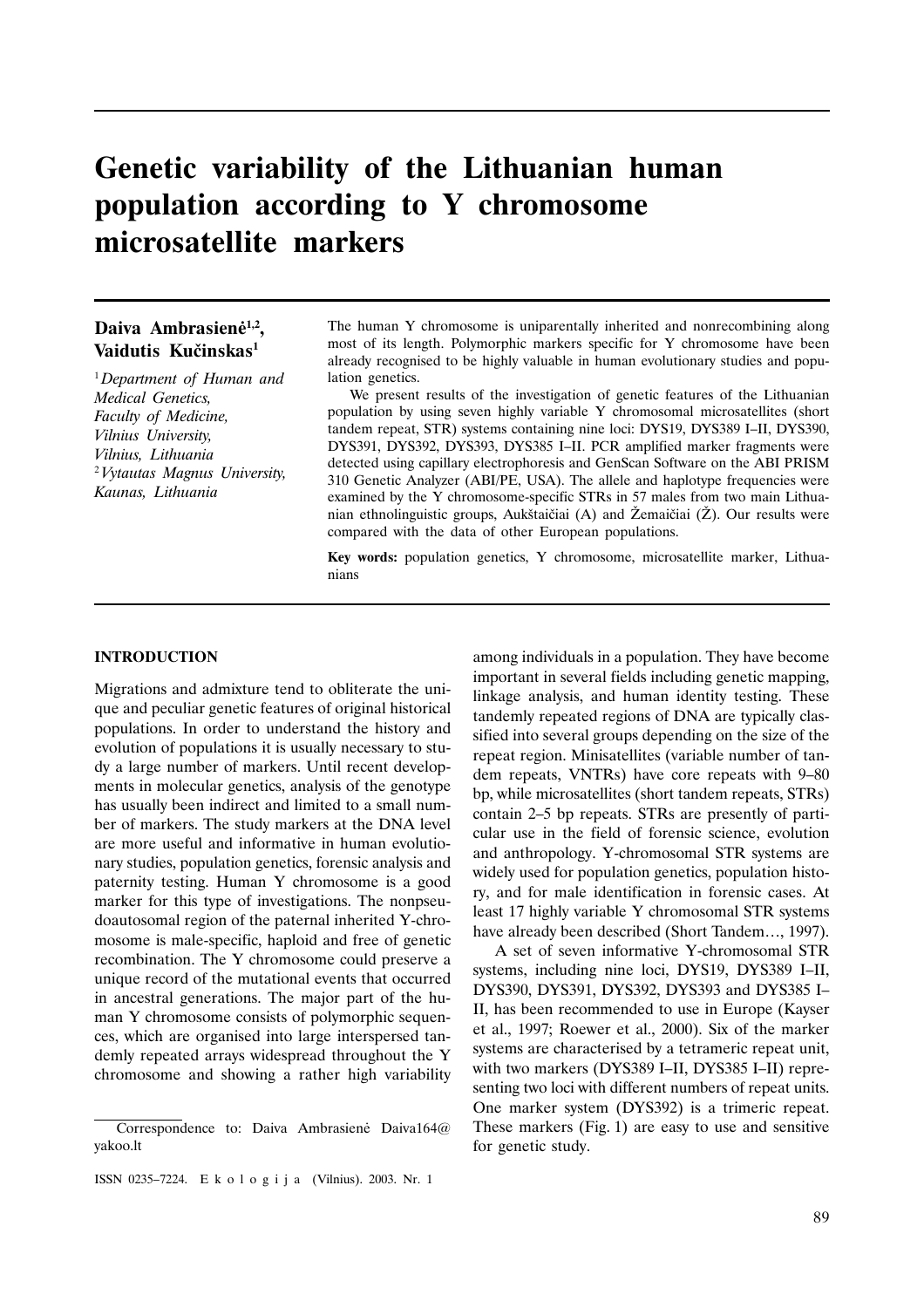

Fig. 1. Characteristics of the analyzed Y-STR loci according to Z. Zinkevičius (1998).

 $n$  – number of variable repeats, F – forward primer, R – reverse primer

The Lithuanian population is an interesting object for genetic studies. Genetic differentiation within the Lithuanian population and the relationship between Lithuanians and other European populations was analysed by means of blood groups, serum protein polymorphisms and DNA markers including mt-DNA, Alu sequences and Y chromosome biallelic markers (Kučinskas et al., 2001; Kučinskas et al., 2001: Kučinskas et al., 2001). The aim of this study was to investigate the genetic differentiation within the Lithuanian population and the relationship between Lithuanians and other populations, using the Y chromosome markers (DYS19, DYS389 I-II, DYS390, DYS391, DYS392, DYS393, DYS385  $I-II$ ).

## **MATERIALS AND METHODS**

For the population study, 57 blood samples were taken from unrelated Lithuanian males from two main groups of Lithuanians, Žemaičiai and Aukštaičiai (Zinkevičius, 1998).

The genomic DNA was isolated from peripheral blood lymphocytes using a standard procedure (Miller et al., 1988). DNA was amplified by the polymerase chain reaction (PCR) using system-specific primers (Fig. 1), whose forward primers were labelled with fluorescent dyes. PCR fragments were analysed by capillary electrophoresis (ABI PRISM 310 Genetic Analyzer, ABI/PE, USA). Allele assignment was performed by comparison to a self-established allelic ladder. The nomenclature was according to Kayser et al. (1997) and electronic-database information (Forensic..., 2001; Short..., 1997; Y-STR Haplotype..., 2000).

#### **PCR** amplification conditions

Amplification of the loci was performed in two nonoverlapping multiplex hot start PCR systems (group I – DYS19, DYS389 I, DYS389 II, DYS390, group II – DYS391, DYS392, DYS393) and singleplex reaction for DYS385 I-II.

In groups I and II multiplex PCR reactions were carried out from 5-10 ng DNA template using 0.2 mM dNTP,  $1 \times$  AmpliTag Gold Buffer with MgCl, (PE Applied Biosystems, USA), 0.8 U AmpliTag Gold polymerase (PE Applied Biosystems, USA), 0.85 M Betain (Sigma) (for group II) in a 25 µl reaction volume.

PCR reaction for DYS385 loci I-II was carried out from 5-10 ng DNA template using 0.2 mM  $dNTP$ , 1× AmpliTag Gold Buffer without MgCl, (PE Applied Biosystems, USA), 1 mM MgCl, 0.75 U AmpliTag Gold polymerase (PE Applied Biosystems) in a 25 µl reaction volume.

The STR forward and reverse primer sequences and concentrations, the forward primer dyes and amplified fragment sizes were used according to recommendations of Kayser et al. (1997) and are shown in Fig. 1.

Amplification was carried out using the GeneAmp PCR system 2400 (PE Applied Biosystems, USA). The following cycling conditions were applied for the hot start multiplex PCR: 95 °C - 11min (initial denaturation), 94 °C – 1 min, 55 °C – 1 min, 72 °C – 2 min, 31 cycles;  $60^{\circ}$ C – 45 min (final extension); for DYS385: 95 °C – 11 min (initial denaturation); 94 °C – 30 s,  $59^{\circ}$ C – 30 s,  $72^{\circ}$ C – 30 s, 2 cycles;  $94^{\circ}$ C – 30 s,  $58^{\circ}$ C – 30 s,  $72^{\circ}\text{C} - 30$  s, 2 cycles;  $94^{\circ}\text{C} - 30$  s,  $57^{\circ}\text{C} - 30$  s,  $72^{\circ}$ C – 30 s, 2 cycles; 94 °C – 30 s, 56 °C – 30 s, 72 °C – 30 s, 29 cycles;  $72 \text{ °C} - 10 \text{ min (final extension)}$ .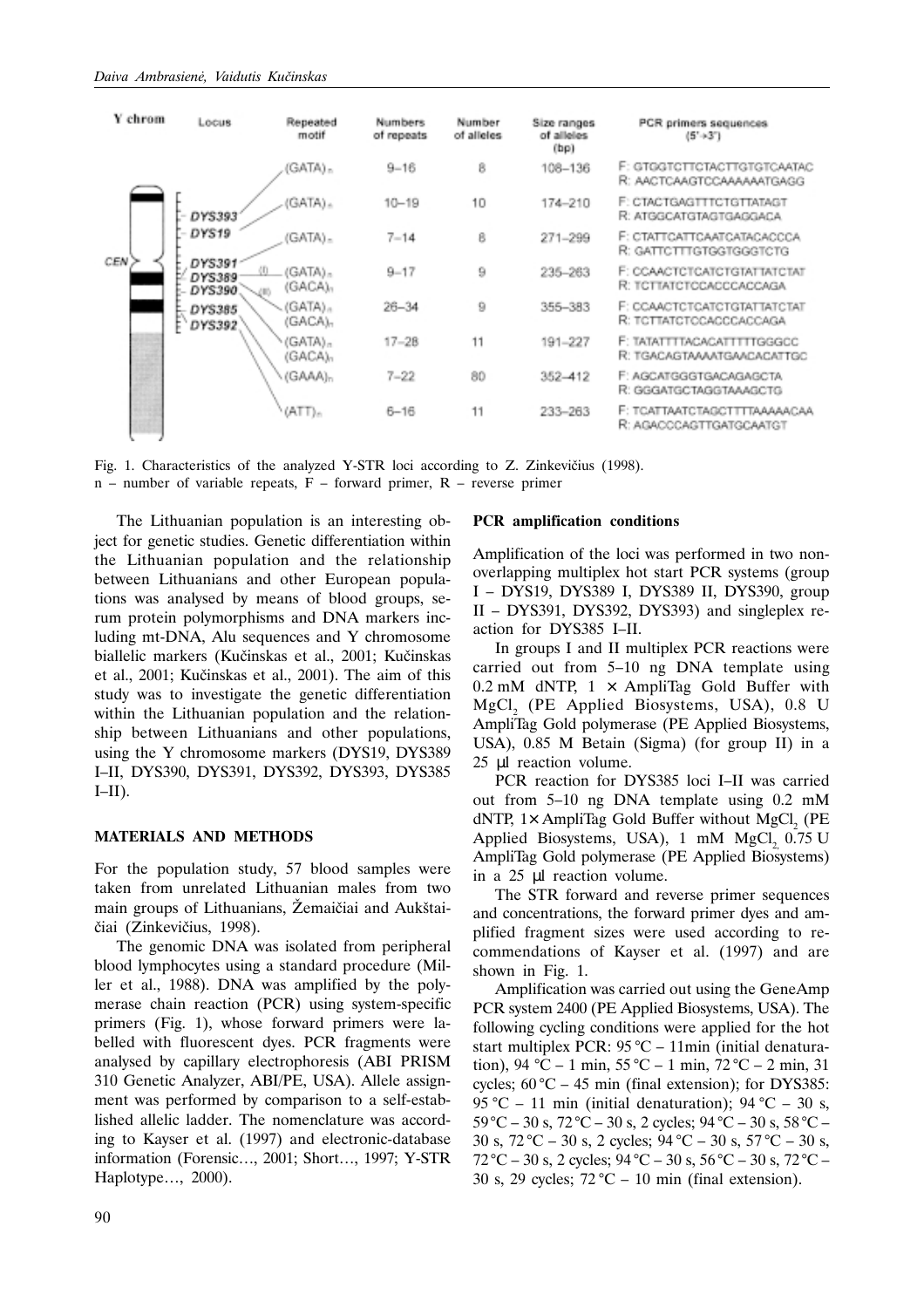# Detection system for PCR products

The PCR products that were fluorescein-labeled by the forward primers were analysed by capillary electrophoresis in the denaturing polymer POP 4 on an ABI PRISM 310 Genetic Analyzer (ABI/PE, USA). One to 3 µl of the PCR product was mixed with  $12 \mu$ l of deionized formamide and 0.5  $\mu$ l of internal DNA size standard GS500 TAMRA. Before electrophoresis, samples were denatured for 5 min at 95 °C and subsequently snap-cooled in an ice bath. Capillary electrophoresis was performed using the POP 4 polymer, a 47 cm 50  $\mu$ M i. d. capillary, run module GS STR POP4 (1 ml) C and standard conditions. Electrophoreses were performed and the data were analysed automatical-

ly with Collection 1.0.4. and GeneScan 3.1 (ABI/PE, USA) software using the local Southern sizing and light smoothing algorithms. Genotype classification was carried out in comparison to control DNA samples kindly provided by Dr. Manfred Kayser (Max Planck Institute for Evolutionary Anthropology, Germany) and self-made ladders. The nomenclature was according to Kayser et al. (1997) and electronic-database information (Forensic..., 2001; Short..., 1997; Y-STR..., 2000).

## Statistical analysis

Gene or haplotype diversity was calculated according to the formula:  $D=1-\sum_{i=1}^{n} x_i^2$ , where  $x$  is the frequency of the  $i^{th}$  allele or haplotype and  $n$  is the total number of alleles or haplotypes (Nei, 1987). In Y-linked systems this value is identical to the discrimination index DI and to the power of exclusion.

# **RESULTS AND DISCUSSION**

The presence of four, two/ three, five, four, six, three and seven alleles (nine different genotypes) for Y chromosome STRs systems DYS19, DYS389 I-II, DYS390, DYS391, DYS392, DYS393 and DYS385 I-II respectively were detected in 57 DNA samples from unrelated males representing two main Lithuanian ethnolinguistic groups, Aukštaičiai  $(A)$  and  $\check{Z}$ emaičiai  $(\check{Z})$ . The frequencies of the single alleles or genotype representative for each polymorphism are reported in Table. Some frequency variations were detected in these groups. The frequencies of DYS19 allele 15 (60%), DYS389II allele 30  $(68\%)$  and DYS392 allele 14  $(39\%)$  appeared to be slightly higher in Žemaičiai, while DYS390 allele 25 (59%) and DYS392 allele 11 (65%) were higher in Aukštaičiai. Comparison of the distribution of allelic frequencies in two ethnolinguistic groups did not reveal any statistically significant va-

Table. Allele/genotype frequencies and discrimination power obtained for nine Y-STRs loci studied in the general Lithuanian (L) population and in main ethnolinguistic groups, Aukštaičiai (A) and Žemaičiai (Ž)

| Locus            | Allele | Number of<br>individuals<br>L and $A/\check{Z}$ |                       | Frequency $(\% )$<br>among<br>L and $A/\check{Z}$ |               | Discrimination<br>power |
|------------------|--------|-------------------------------------------------|-----------------------|---------------------------------------------------|---------------|-------------------------|
|                  |        | L(57)                                           | $A/\check{Z}$ (29/28) | L                                                 | $A/\check{Z}$ |                         |
| <b>DYS19</b>     | 14     | 5                                               | 2/3                   | 8.8                                               | 6.9/10.7      | 0.579                   |
|                  | 15     | 30                                              | 13/17                 | 52.6                                              | 44.8/60.7     |                         |
|                  | 16     | 21                                              | 13/8                  | 36.8                                              | 44.8/28.6     |                         |
|                  | 17     | $\mathbf{1}$                                    | 1/0                   | 1.8                                               | 3.5/0         |                         |
| <b>DYS389-I</b>  | 13     | 41                                              | 20/21                 | 72.0                                              | 69.0/75       | 0.404                   |
|                  | 14     | 16                                              | 9/7                   | 28.0                                              | 31.0/25       |                         |
| <b>DYS389-II</b> | 29     | 17                                              | 10/7                  | 29.8                                              | 34.5/25       | 0.561                   |
|                  | 30     | 33                                              | 14/19                 | 57.9                                              | 48.3/67.9     |                         |
|                  | 31     | $\tau$                                          | 5/2                   | 12.3                                              | 17.2/7.1      |                         |
| <b>DYS390</b>    | 22     | $\mathbf{1}$                                    | 0/1                   | 1.8                                               | 0/3.6         | 0.645                   |
|                  | 23     | 15                                              | 7/8                   | 26.3                                              | 24.1/28.6     |                         |
|                  | 24     | 12                                              | 5/7                   | 21.0                                              | 17.2/25       |                         |
|                  | 25     | 28                                              | 17/11                 | 49.1                                              | 58.6/39.3     |                         |
|                  | 26     | $\mathbf{1}$                                    | 0/1                   | 1.8                                               | 0/3.6         |                         |
| <b>DYS391</b>    | 9      | $\mathbf{1}$                                    | 0/1                   | $1.8\,$                                           | 0/3.6         | 0.526                   |
|                  | 10     | 24                                              | 11/13                 | 42.0                                              | 37.9/46.4     |                         |
|                  | 11     | 31                                              | 17/14                 | 54.4                                              | 58.6/50       |                         |
|                  | 12     | $\mathbf{1}$                                    | 1/0                   | 1.8                                               | 3.4/0         |                         |
| <b>DYS392</b>    | 10     | $\mathbf{1}$                                    | 0/1                   | $1.8\,$                                           | 0/3.6         | 0.542                   |
|                  | 11     | 34                                              | 19/15                 | 59.6                                              | 65.5/53.6     |                         |
|                  | 13     | $\overline{2}$                                  | 1/1                   | 3.5                                               | 3.4/3.6       |                         |
|                  | 14     | 18                                              | 7/11                  | 31.6                                              | 24.1/39.3     |                         |
|                  | 15     | $\overline{c}$                                  | 2/0                   | 3.5                                               | 6.9/0         |                         |
| <b>DYS393</b>    | 13     | 35                                              | 18/17                 | 61.4                                              | 62.1/60.7     | 0.487                   |
|                  | 14     | 21                                              | 10/11                 | 36.8                                              | 34.5/39.3     |                         |
|                  | 15     | $\mathbf{1}$                                    | 1/0                   | 1.8                                               | 3.4/0         |                         |
| DYS385I/II       | 10/13  | $\mathbf{1}$                                    | 0/1                   | 1.8                                               | 0/3.6         | 0.695                   |
|                  | 10/14  | 3                                               | 2/1                   | 5.2                                               | 6.9/3.6       |                         |
|                  | 11/12  | $\overline{c}$                                  | 2/0                   | 3.5                                               | 6.9/0         |                         |
|                  | 11/13  | 18                                              | 8/10                  | 31.6                                              | 27.6/35.7     |                         |
|                  | 11/14  | 25                                              | 11/14                 | 43.9                                              | 37.9/50       |                         |
|                  | 11/15  | 5                                               | 5/0                   | 8.7                                               | 17.2/0        |                         |
|                  | 12/13  | $\mathbf{1}$                                    | 0/1                   | 1.8                                               | 0/3.6         |                         |
|                  | 13/14  | $\mathbf{1}$                                    | 0/1                   | $1.8\,$                                           | 0/3.6         |                         |
|                  | 13/15  | $\mathbf{1}$                                    | 1/0                   | 1.8                                               | 3.4/0         |                         |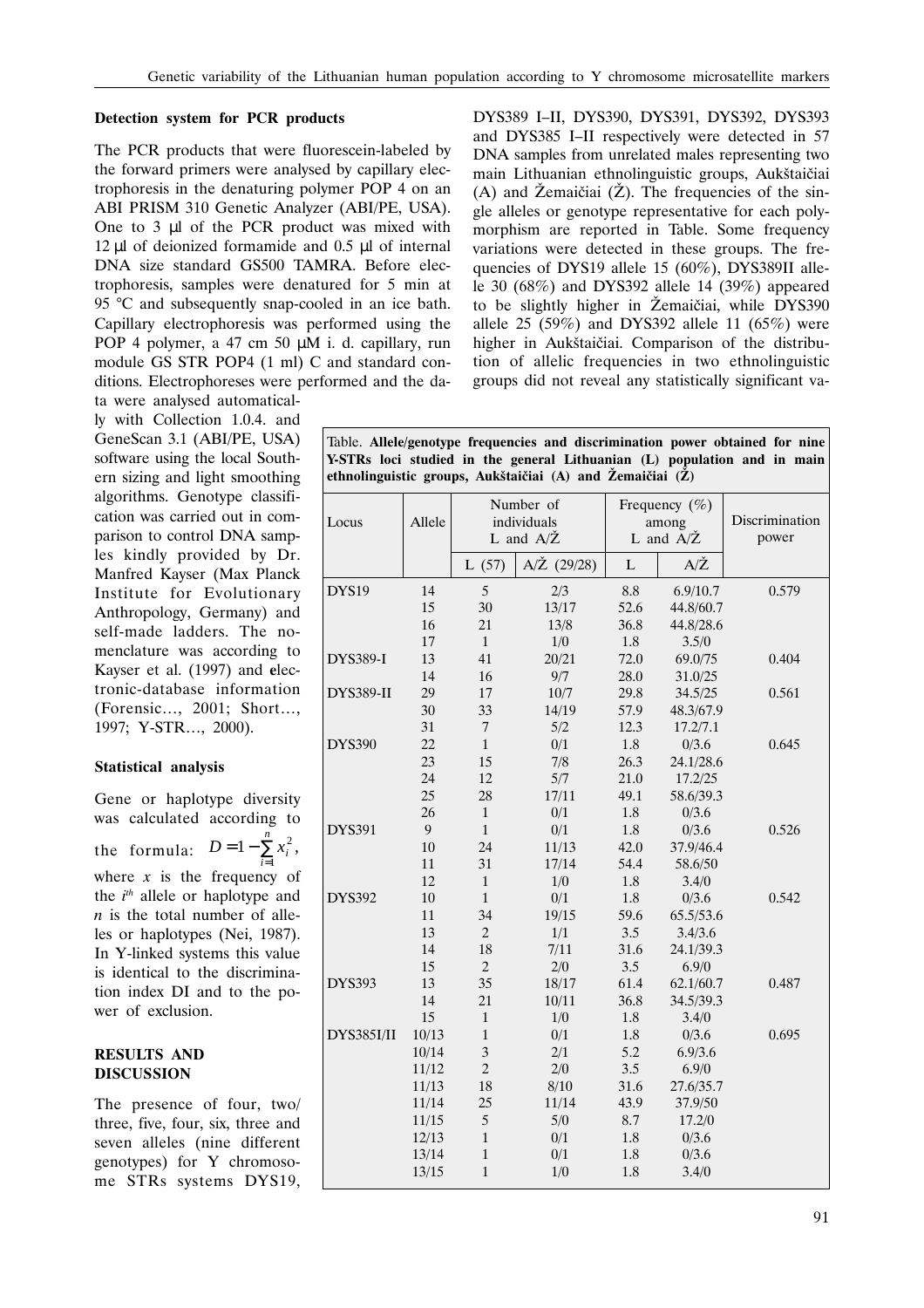

Fig. 2. Y chromosome microsatellite marker alleles and genotypes detected in this study in Lithuanians: comparison of frequencies in different populations. a – present study, b – Study 1 (Lessig et al., 2001), c – Study 2 (Kayser et al., 1997; Short..., 1997)

riation. In general, low allelic frequency variation of Y chromosome microsatellite markers points to a

significant homogeneity of the Lithuanian population.